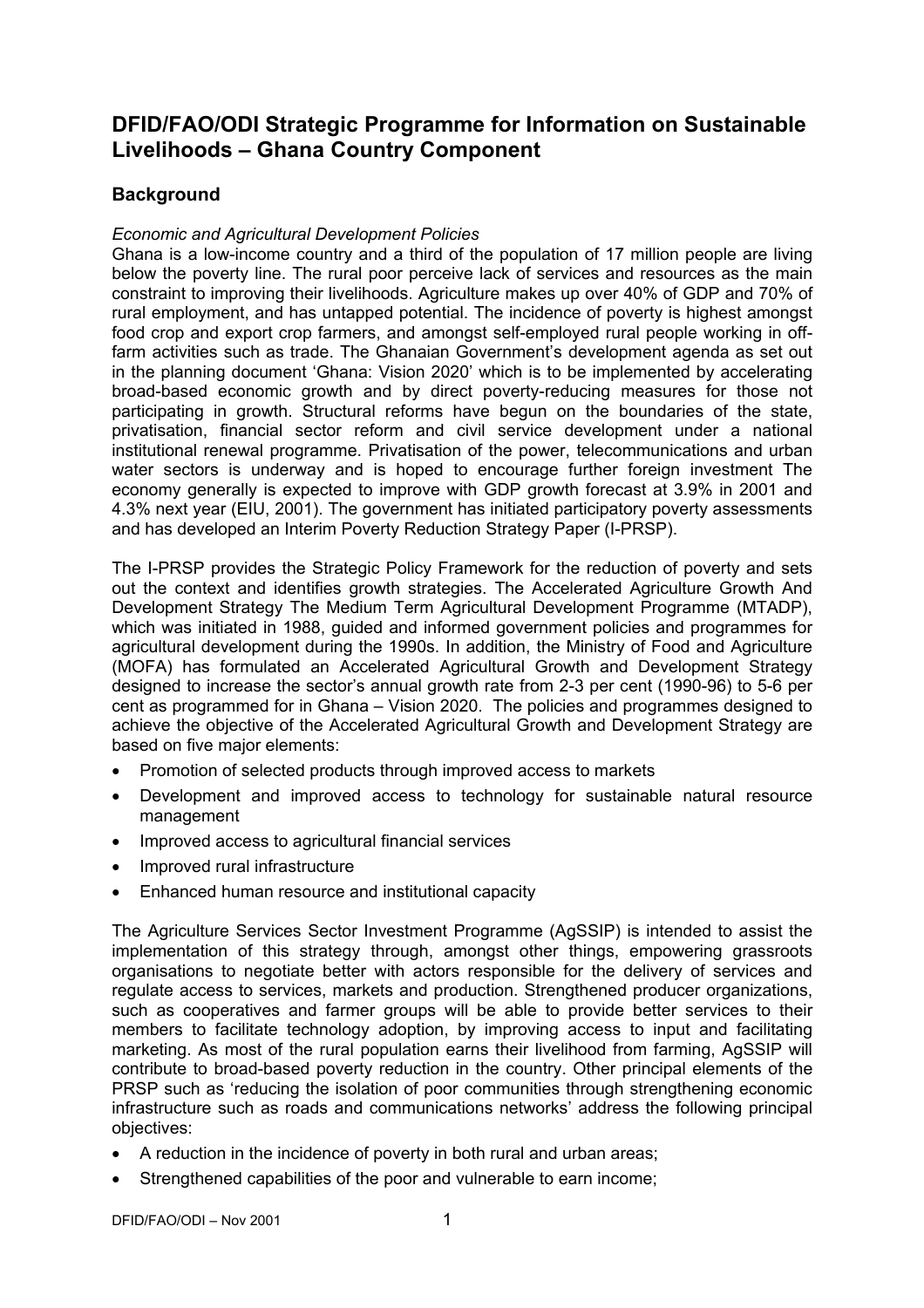- Reduced gender and geographical and socio-economic disparities; and
- A healthier, better-educated and more productive population.

The Ghana Comprehensive Development Framework (CDF) includes Agriculture and Decentralisation elements and helps to define the context of the I-PRSP. Under the UN umbrella, a Common Country Assessment of the human development situation in Ghana was prepared as a complement to the CDF, with the participation from a broad cross-section of development partners, under the leadership of the Government. The CCA also provides an important input to the United Nations Development Assistance Framework (UNDAF), which is the common development strategy of the UN agencies in Ghana.

#### *DFID and FAO in Ghana*

DFID has a significant bilateral aid programme with the Ghanaian Government with an estimated annual expenditure of £44m with significant investments in the country's agriculture and rural infrastructure (DFID, 1998). Assistance in the agricultural and natural resources sectors is currently focussing on the development of the AgSSIP as part of the overall support to the PRSP process. The FAO Regional Office is based in Accra and there is a considerable number of FAO activities in the country. The Farmer Field Schools, Participatory Community Forestry and Sustainable Livelihoods Fisheries Programme are some examples of FAO's ongoing programmes that will be coordinated with the information programme activities.

#### *Information Systems and ICT policies*

Other multi-sectoral plans include the Framework for the Design of a National Information Technology Policy for Ghana, which is broad in focus ranging from content development to infrastructure and e-governance to education. The UNDP has helped to facilitate the formulation of the policy together with the UN Economic Commission for Africa (UNECA) and is continuing to support the process. The Draft Communication Policy Working Document is the result of the National Communications Conference in Accra in 1998. The National Communications Policy will be developed through an integrative process that involves a wide range of stakeholders. The policy aims to be comprehensive including issues such as

- Building an appropriate institutional framework including where necessary liberalisation of state owned industries. Review of state owned news agencies and greater inclusion of rural population and other groups in communication.
- Technical, operational and maintenance human capacity building based on better assessment of needs.
- Improved technology and research capacity to focus on indigenous capacity building and local appropriation of technologies to reduce import dependency and help to 'internalise and domesticate' the technology.
- Training and development through the educational system and the development of specialised training institutes.
- Inter- Agency and multi-sectoral standard setting to reduce incompatibilities between new systems and make infrastructure investments more efficient.
- Improve access through the mass media, education system, development of Ghanaian languages, and laws to protect indigenous knowledge.
- Broader legal framework needs to reinforce democratic communication policy.

A number of e-working groups have been established to develop programmes and project activities under the authority of different ministries within a comprehensive framework. Groups such as e-sovereignty, e-learning and e-economy involve the formulation of programmes to be managed by Ministries such as Defence, Foreign Affairs and Media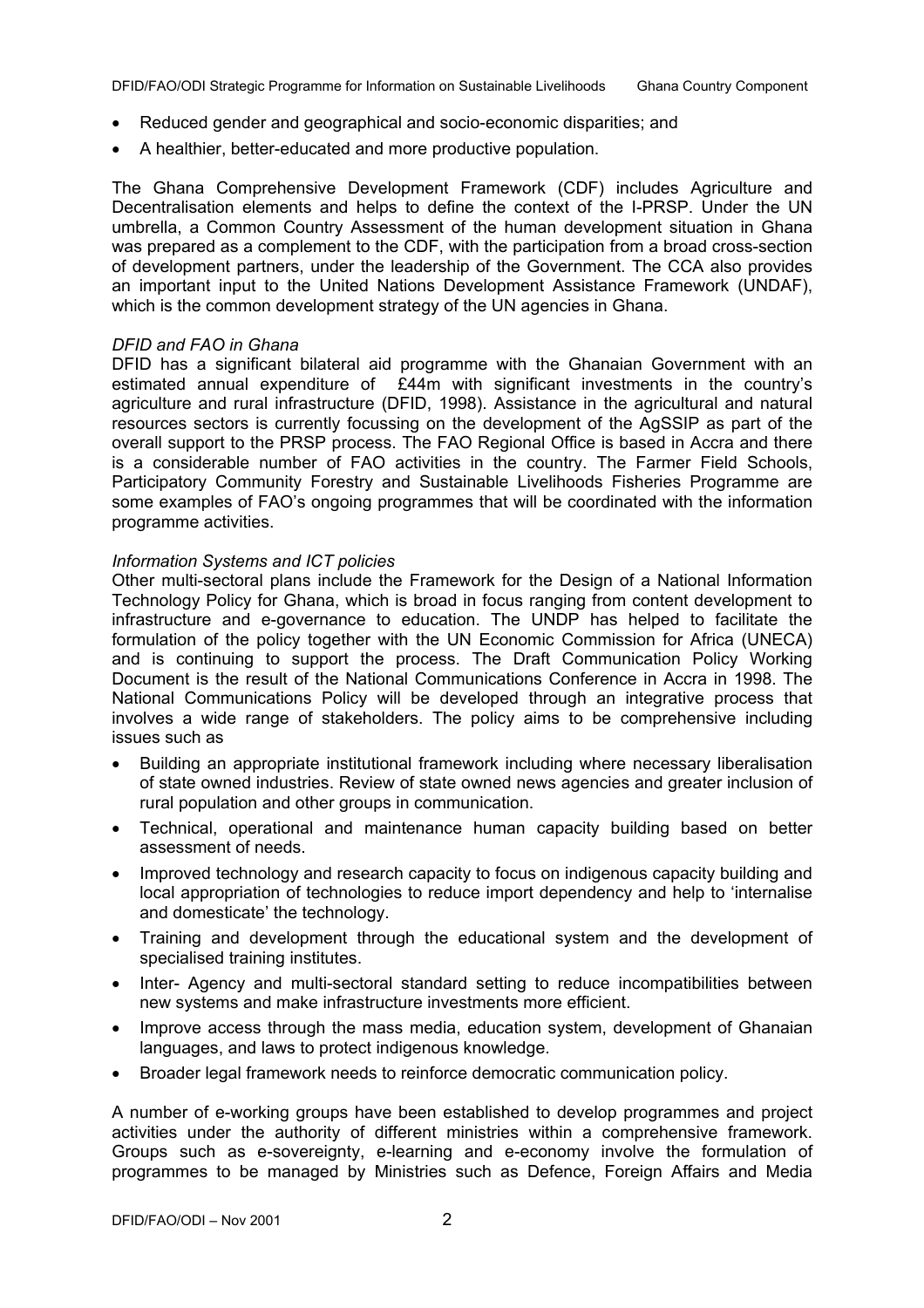Relations. The Ministry of Agriculture is also involved in the e-community working group to promote community based IT infrastructure, access and use through a combination of investment strategies and tax incentives. The Ministry of Agriculture together with the Ministries of Local Government and Communication are also expected to carry out further analysis of the grassroots level impact and uses of ICTs.

Policy processes have already made some progress in Ghana towards improving rural community access through the liberalisation of the telecommunications sector. Ghana Telecom was converted from government department to corporation in 1974. Separation from postal services and privatisation took place in the mid 90s. In 1997 a 30%-share of Ghana telecom was sold to a consortium led by Telekom Malaysia (BMI-T 1998). Through an agreement with the Ghanaian government, the company is required to provide app. 225,000 main telephone lines between 1998 and 2002, investing more than US\$80 Mill. Capital Telecom has been operating since 1997 to promote rural access. The company provides rural communications using a multi-access Wireless Local Loop (WLL) radio system with a potential capacity of 1,000 subscribers per hub. By the end of 1999 the completely liberalised mobile services market covered the major cities of the southern part of the country and served approximately 40,000 subscribers. Internet services are also planned through the fully liberalised ISP services that are currently focussed on the urban subscriber markets. At present the mobile networks are most likely to address the current rural –urban disparities. There is approximately 1 main line per 100 urban inhabitants compared to 0.12 main lines per 100 rural inhabitants (Bertolini, 1999).

# **The Country Visit**

As part of the preparatory phase of the Strategic Programme for Information in Support of Sustainable Livelihoods, a team from FAO, DFID and ODI visited Ghana as one of three country case studies. The team met with a wide range of institutional and individual stakeholders that use and require information for their livelihoods in order to identify the gaps and constraints that they face in using information relating to food and agriculture, and rural development in Ghana. The Ghana Country Component will form part of the overall Strategic Programme and as such this visit has helped to identify specific opportunities for FAO interventions in Ghana and has also served to draw lessons that relate to the key themes of the desk study, which will assist in the design of the Strategic Programme.

# **Information needs and existing systems**

The visit began the process of providing a differentiated needs assessment on which to base the programme's activities. The meetings with stakeholders included a wide range of organisations and individuals from many different levels and enabled the team to identify the broad range of information needs amongst the various groups in Ghana. This process will need to be continued especially during the first six months of the programme when specific activities, partnerships and intermediaries will be defined. It is important, however, that a differentiated approach has been taken at an early stage in the overall programme design because it has facilitated a deeper understanding by the design team of the information needs in Ghana of the multiple-levels. These are discussed further in the summary of organisations visited and at each level a more detailed assessment of information needs will assist in the design of complementary interventions within the country programme.

# **Key Themes**

The SPISSL Desk Study identified a number of themes for improving information for sustainable livelihoods based on a review of the literature and worldwide experience. Discussions with stakeholders in Ghana confirmed their relevance, and helped to prioritise the key themes in Ghana: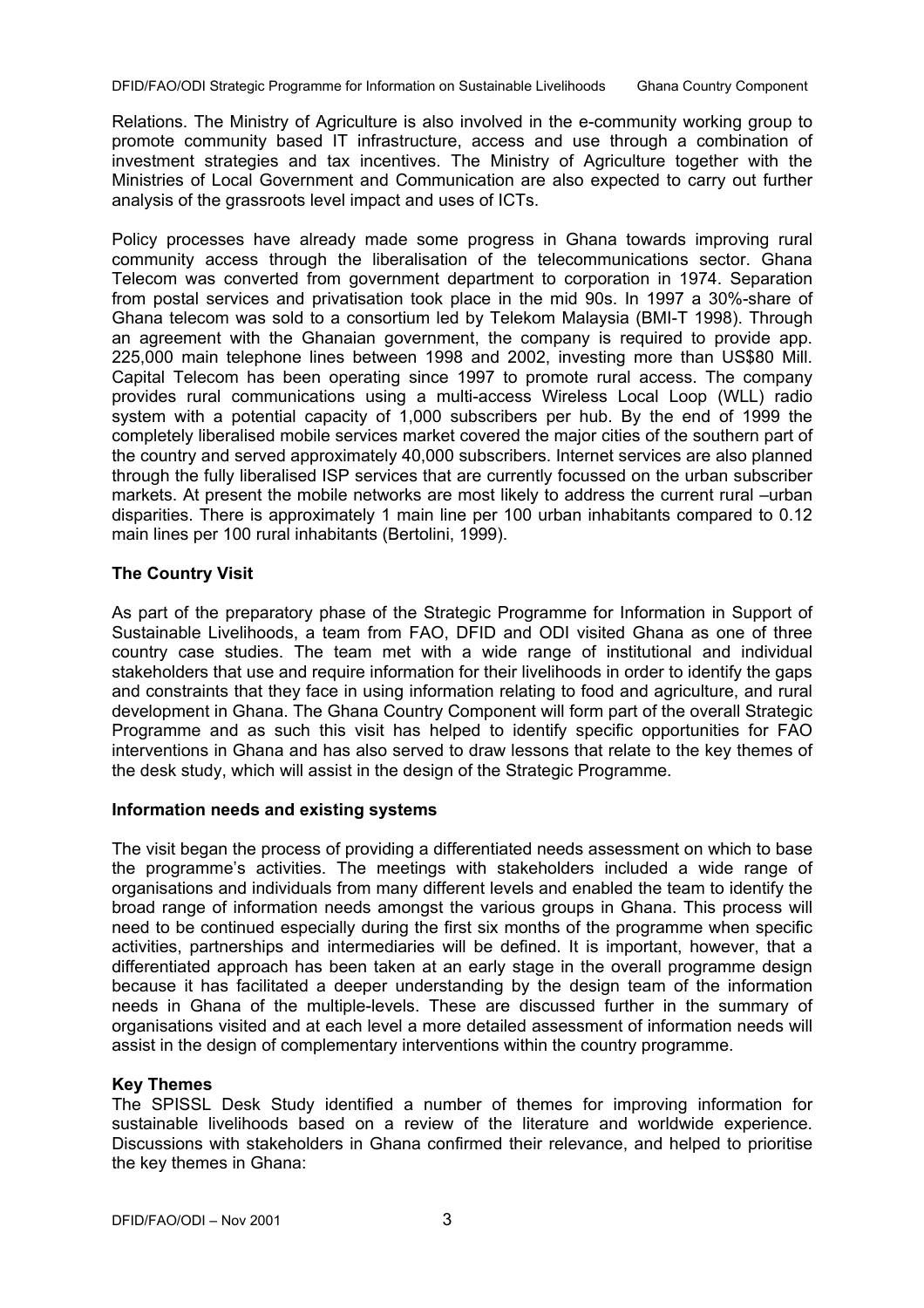#### *1. Information costs, income generation and financial sustainability*

Cost is a central issue to the use of information in Ghana, especially regarding sources of information that are outside the country (eg foreign printed or digital journals, most of digital resources, Internet). These are often not seen as cost-effective because i) the benefit from that information is not always clear (relevance to the Ghanaian context) ; ii) associated costs are too high (IT equipment, subscription to Internet, subscription to foreign journals/CDRoms etc). Charging for information services remains a challenging exercise given the very limited resources of individuals / organisations. INSTI QAS experience suggests that a charging scheme can be introduced if the benefit of the information can be clearly demonstrated and if prices are kept very low through heavy subsidisation.

#### *2. Access, empowerment and democratisation*

The historic lack of information has meant that users at all levels rely on their own informal information sources. Therefore demand for published and broadcast information is high but difficult to determine. In many cases users are not accustomed to having any choice of information made available to them. Farmers in particular have very limited access to information and extension tend to provide information when it is made available to them (eg as part of a specific programme) and not on demand. Only a relatively small percentage of farmers receive any information from extension officers services. Improving access to information resources is likely to be an essential precursor for the programme to developing a more demand driven and responsive information system because it will help to inform users of the choices that become available to them. Access to information is so limited in Ghana at every level that SPISL should prioritise improving access early on in order to generate the demand for more information and more responsive mechanisms that will also be developed during the programme.

#### *3. Appropriate content and context*

There is a predominance of informal sources of information through personal networking in Ghana. Direct human interaction is preferred (face-to-face meeting, telephone). Constraints to access information are often expressed in terms of lack of funding for arranging meetings/transport/telephone access. It is evident that that information and knowledge relevant for Ghanaian farmers is already present in Ghana or can be generated in Ghana. The main constraint is that this information is not mobilised. Knowledge and experience might have been already documented but materials are uncoordinated among organisations and difficult to access physically. Knowledge that has not yet been captured in an appropriate format that can be shared widely can only be transferred through face-to-face meetings. There are numerous organisations producing agricultural information from research institutes to private sector input suppliers but there appears to be very few consistent information sources providing regularly updated, high quality information. The extension service and MOFA policy-makers rely on the research institutes which *can* provide high quality information but are limited by sporadic and uncertain funding. There is a need for greater coordination of information between the macro and micro-levels in order to ensure more appropriate content for users at every level.

#### *4. Building on existing systems*

A weak telecommunication infrastructure, high costs of IT equipment / telecommunication usage and lack of IT skilled persons prevent penetration of IT and access to digital information through electronic medium (Internet, CDROM). Despite improvements in telecommunications infrastructure and strategic planning for improved decentralised government the district assemblies remain relatively isolated. About 50% of the 110 DA s are connected to the telephone and virtually none have access to e-mail and the Internet. There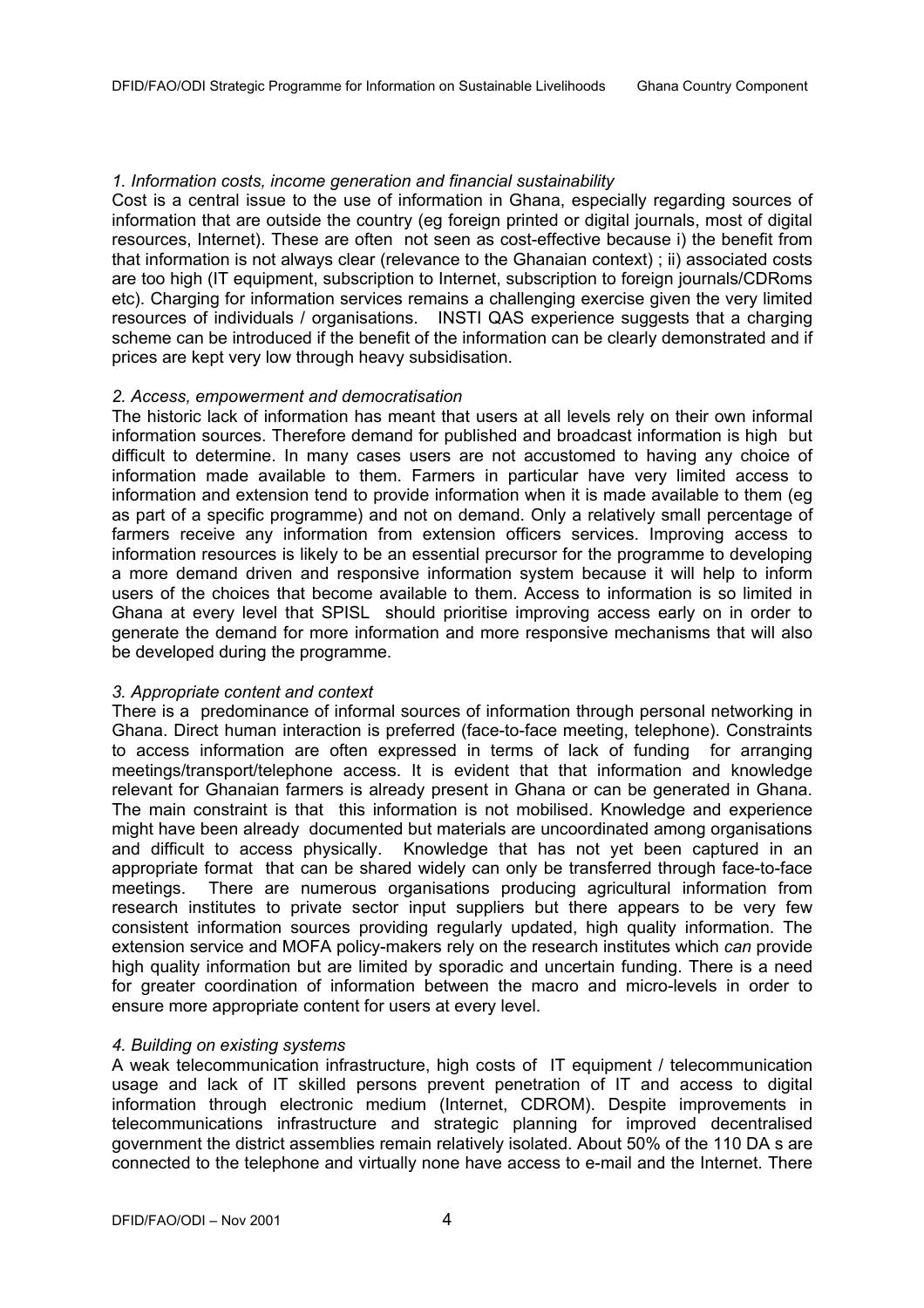are plans<sup>1</sup> to connect most government ministries and 20-30 DA s over the next 5 years with a co-ordinated government software programme that will improve budgetary planning and monitoring. None of this is likely to have a significant impact on the government information network in time for SPISL to contribute in any way. The context in which SPISL will operate is one where outside Accra the information infrastructure is minimal and networking is largely informal and personal. The CSIR centres and University faculties of agriculture are marginally better equipped but network failures and prohibitive pricing persist and are unlikely to be solved in the short term.

#### *5. Building capacity*

The context in Ghana of limited information use at every level means that there are a very broad range of possible interventions that could usefully be undertaken by the Strategic Programme. In Ghana, the initial assessment of needs and existing systems suggests that a focus on capacity building would be a very effective starting point for the strategic programme activities. There are a number of possible entry levels in Ghana and capacity building activities will need to reflect the needs of the different user groups. An initial assessment has led to the identification of four levels of stakeholders, policy level, district level, research and community levels; that should be supported by the strategic programme either directly or through partners and intermediaries. Capacity needs to be built in terms of the technical skills for the collection, preparation, storage and dissemination of information as well as the social skills to use information for improving livelihoods.

#### *6. Realistic approaches to technologies*

Crop and product specific information from the private sector is also dependent on the supply company's marketing campaigns and needs to be translated into a format suitable for Ghana. Where this occurs (eg Weinco) there is no mechanism for checking the quality of the information supply. The most regular supply of agricultural information is the weekly radio and television programmes (GBC) although these are not demand driven. There are currently no facilities for copying and rebroadcasting or showing these programmes in a more localised context. A few rural radio stations provide more localised agricultural information programmes such as Simli radio and they also suffer from a paucity of available information sources for the content of their programmes. TV and radios are widespread and are the best ways to reach the population directly including in rural areas. Constraints in TV such as the cost of production of videos (old technologies) and lack of funding; video programmes in English for national audience (not adaptation for local context) need to be addressed. Local public/private FM stations are very competitive. At District level lack of Public Information Officers qualified and experienced to collaborate with local FM stations for programmes preparation and for lobbying to defend the presence of Agriculture.

#### *7. Strengthening partnerships*

The opportunities for strengthening partnerships in Ghana exist at the different levels outlined in the section below. There is limited NGO and CBO institutional capacity in Ghana and therefore strengthening partnerships *between* the different levels would assist in providing support for these institutions. National and local government institutions will also benefit from improved partnerships with community organisations through improved dialogue and two-way flow of information for more effective policy-making. Partnerships with the private sector and between line ministries could also assist in developing improved resource allocation and cost sharing and more coherent strategy formulation. Partnerships across traditional government sectors such as with education, IT and finance will also greatly assist

l

 $1$  Oracle has been contracted by the government with World Bank funding to develop a financial management system for the Ministry of Finance Public Financial Management Reform Programme (PUFMARP) with a wide area network (WAN). Siemens has been contracted to implement phase 1 of the IT infrastructure to 42 government sites.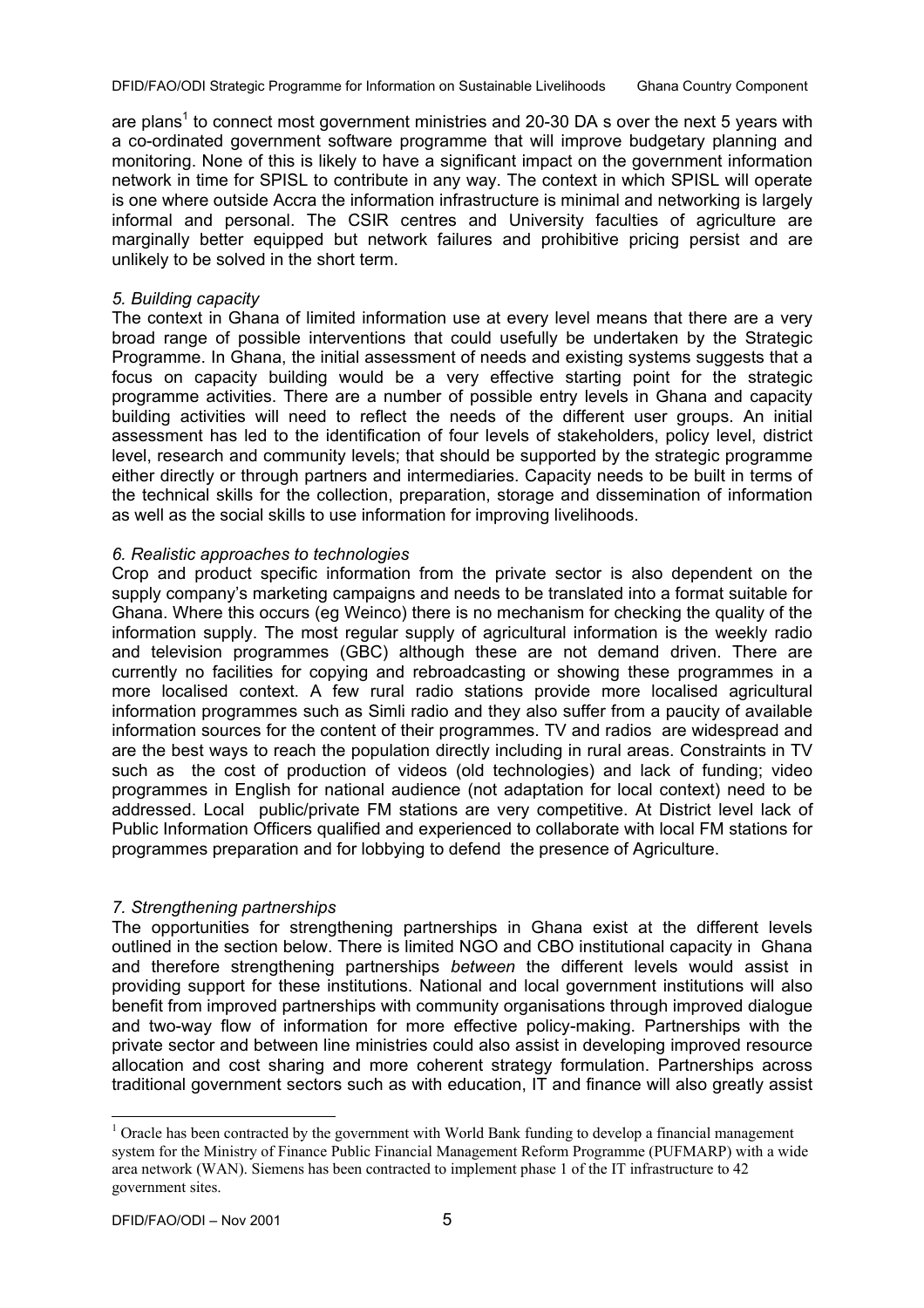the PRSP process in Ghana. Education resources such as schools, teachers and training institutes could represent innovative partners in improving information flows in Ghana.

#### **Opportunities for FAO interventions.**

#### *FAO information systems*

FAO has considerable information resources that could be made more available to many different users in Ghana. The background report identifies the wide range of information resources and programmes that are relevant to a programme supporting sustainable livelihoods. In Ghana it was evident that FAOs resources are vastly under utilised and this needs to be addressed by the programme as a matter of priority. There is very limited awareness of the information resources that FAO has available. A range of activities need to be developed that raise awareness, improve access and define information needs. Some of these might include:

- Survey of existing users to determine priorities and preferences.
- Survey of relevant policy-makers to determine information use patterns.
- Training courses in accessing and searching for relevant information from FAO's resources.
- Bulletins and newsletters to inform a wider public of new information materials.
- Improved access to the FAO library and extended borrowing and copying facilities.

FAO's information systems are sustainable and by making them more available to information systems in Ghana the programme will also make those systems more sustainable. Many of FAOs information resources are available free of charge and these should be used to greater effect. The programme should aim to investigate the role of information as a public good in the context of agricultural and rural development. An example of an intervention-to-output process to address these issues is provided below:

*Intervention*: Baseline survey conducted in MoFa HQ, a Research Institute, A Faculty of Agric, a Farmer producer/processor Association and a District Directorate of Agriculture. Follow-up survey conducted in the last year of the project for impact assessment Timeframe : baseline survey preparation / conduct / results compilation : 3 to 6 months, y1 ? Follow-up survey : y5.

#### *Outputs*:

- profile of FAO's information use, to be used to model other SPISSL interventions.
- baseline survey + final survey : impact assessed.
- lessons for FAO info dissemination derived.

#### *Policy level*

The PRSP is the major government planning process at the moment (Trevallion) in Ghana under which sectoral plans are being designed with the intention that they form a coordinated and cross-sectoral poverty alleviation strategy for the whole country. The Strategic Programme can assist in the coherence and coordination of the policy planning processes by providing support to policy-makers. The rural sector has been identified as an essential component of the underlying rapid economic growth strategy and the Agricultural Services Subsector Investment Project (AgSSIP) outlines the strategy for rural poverty alleviation and agricultural development. The AgSSIP follows on from the National Agricultural Research Strategic Plan (NARP) that was prepared in 1994 and has helped to identify the priorities for the development of the agricultural sector. The AgSSIP will be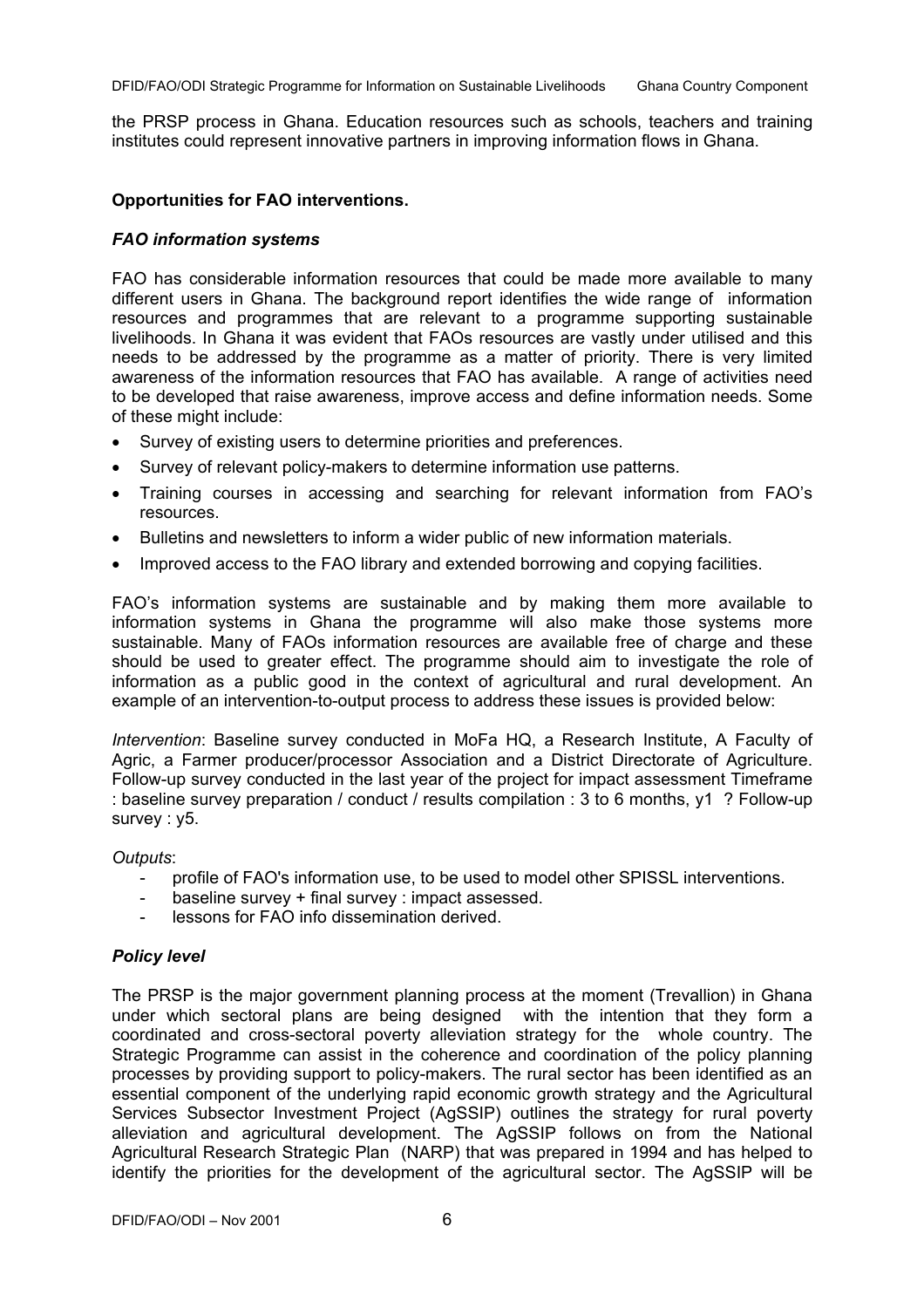implemented in three 3-year phases and the Strategic Programme will be well placed to support phase 1 (2001- 2003). The inter-related thematic sub-programs are as follows:

- Strengthening the agricultural technology generation and diffusion systems
- Reform and strengthening of MOFA and District Assemblies
- Development of Farmer-based Organisations
- Strengthening Agricultural Education and Training

The SPISSL Ghana Country Component can assist in the implementation of these subprograms by enhancing the information capacity and information management of the policylevel decision-makers that are responsible within the central ministries. This will help to build on the existing policy processes and develop the democratic processes through improved information sharing. This will involve the provision of FAOs information resources, training in accessing and using information sources, facilitation of training for improved information management processes and the development of demand driven information and resource packages. These activities will need to be coordinated from a specialised information centre in Accra that could be based within one of the implementing agencies for the AgSSIP subprograms, FAO or another independent institution. The focus of the activities at this level should be on the policy processes and providing policy-makers with access to FAO information resources and the skills to manage and demand information from a wide-range of sources, not least internal cross-sectoral and line Ministry sources, that are relevant to the actual needs of the policy process as they arise. Activities at this level could include:

- Support to a dedicated information centre for policy level information.
- Support to a dedicated intermediary responsible for repackaging information for the Ghana national context and in response to domestic policy processes.
- Provide training for policy makers in information management and integrating information components into policy planning.

An example of an intervention-to-output process to address these issues is provided below:

*Intervention* : Assist the MOFA to formulate a clear IM/IT strategy. Many different and complex Information systems/services planned in the context of AgSSIP. Importance of an articulated IM/IT strategy to support the MOFA in fulfilling its mandate. SPISL team support the process. Key principles : user-driven, local ownership, synergy with AgSSIP. Timeframe : 6 to 12 months, y1/y2 ?

*Output* : A MOFA IM/IT strategy, owned by MOFA and reflecting its views/needs.

- IM/IT strategy formulation case study.
- In-depth understanding of IM constraints and information needs .
- Personnel sensitised to the role of information.
- Could be used for modelling other SPISSL interventions.

#### *District level*

The decentralisation process is based on the District Assemblies (DAs) which are required to co-ordinate and manage government programs at the local district and area level. There are 110 DAs that house representative from the various sector ministries. The extension service is located at the DAs and is structured as follows:

- District Director of Agriculture (DDA)
- District Development Officer (DDO)
- Agricultural Extension Agent (AEA)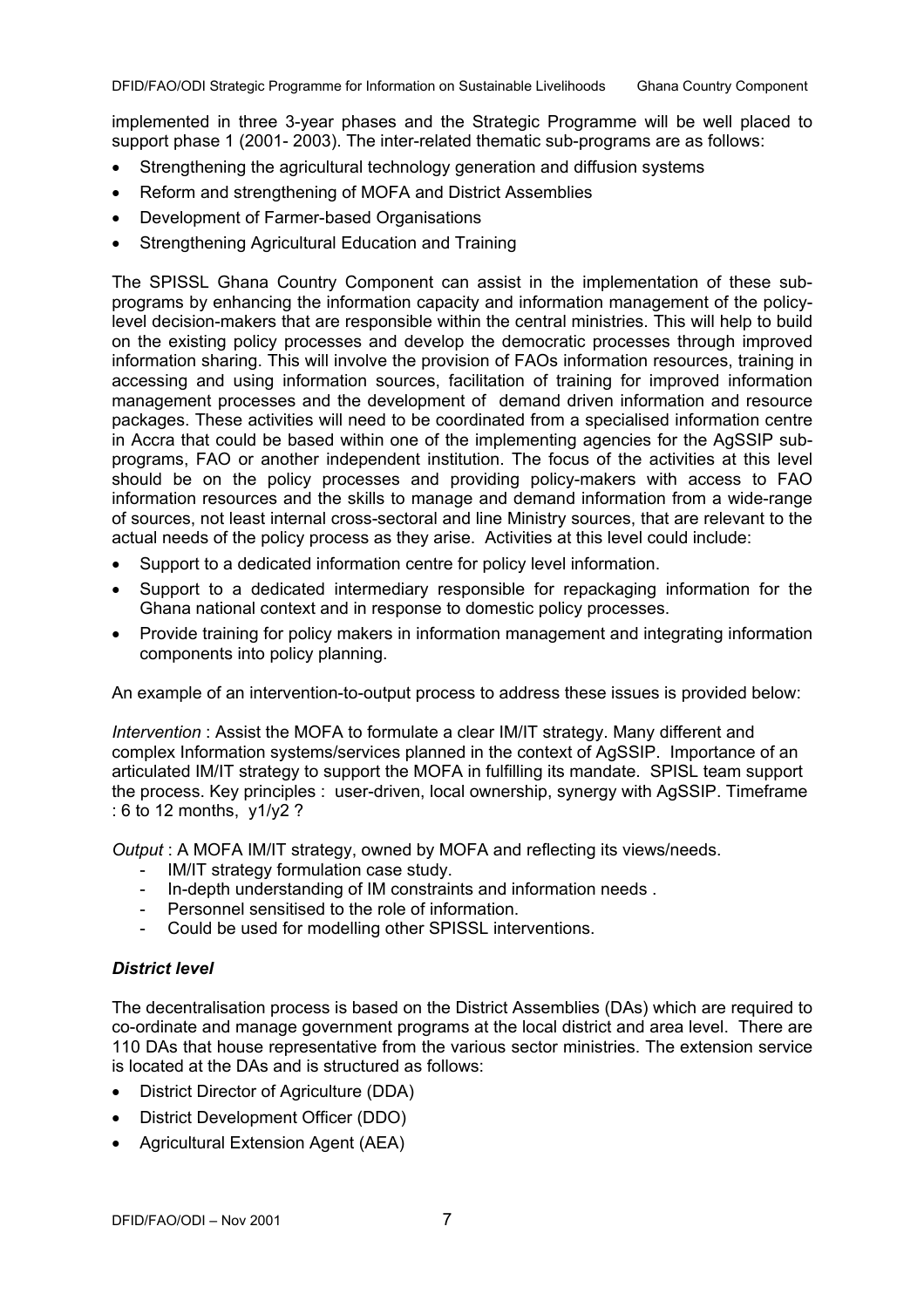There is also a designated information officer for the whole DA under the Information Services Department and an agricultural information officer working within the extension service. The SPISSL Ghana Country Component can provide assistance both to the decentralisation process as mentioned above and through direct interventions at the DAs targeting the extension service staff in particular. Training in information management and accessing resources will need to be integrated into a specialised training programme that should correspond with the existing resources, infrastructure and capacity at the district level. The development of responsive information networks both within the extension service at the district level, and between the extension service and farmers is essential to achieve all of the sub-programs of the AgSSIP. There is insufficient capacity to develop training materials and repackage information at the DAs and therefore this should be carried out separately at a third level of intervention that links research and extension through subject matter specialists, research centres, agricultural colleges and faculties of agriculture. At the district level activities should focus on the extension officers to:

- Provide training in information management.
- Improve access to information resources.
- Use participatory approaches to assess community and farmer information needs.

An example of an intervention-to-output process to address these issues is provided below:

*Intervention* : Identification of the existing extension materials through selected partners such as INSTI, UDS and UCC. Use of ICT to store the full range of existing materials at the District Level in a cost-effective way. Contract digitisation of printed materials and production of the CD-ROM. For video : contract out porting of videos to DVD and production of versions in predominant local languages. Provision of a PC with multimedia features to District Agricultural Directorates and partners. Existence of the facility publicised, dissemination methods developed with partners + guidelines for recording logs of consultation (quantitative + qualitative). Follow-up survey / workshop for assessing impact. Scope : 5 to 10 districts ? Timeframe : 12 to 18 months , y1/y2 ?

*Output* : Models of information management, collection and dissemination tested and evaluated.

# *Research level*

The Research and Extension Linkage Committees (RELC) were established under the NARP and are regarded as a successful part of that programme that will be continued under the AgSSIP. This forum provides support to extension services by providing specific training programmes to extension officers and investigating problems identified by farmers though participatory research. There are limitations to the RELC that are largely due to funding but the potential for partnerships between research and extension to be strengthened in Ghana is clearly demonstrated by these committees. The programme should not only aim to build on the existing RELC system but to develop new partnerships between agricultural research centres, faculties of agriculture and the extension service. The capacity of the research community in Ghana is variable but evidence of innovative approaches to the development of more participatory extension techniques and training resources suggests that intermediaries for the programme could be located at this level. The SPISSL Ghana Country Component could help to build these linkages by improving information flows between farmers, extension and research. FAO has experience of tackling this interface and supporting the information resources that are used to achieve the RELC's objectives and would be building on FAOs comparative advantage. The research institutes and existing stakeholders such as UDS, Cape Coast University, Sasakawa (mid-career extension school) INSTI/CSIR (CRI/FORIG), GAINS could be supported directly through improved access to FAO information resources for the creation of locally relevant training and extension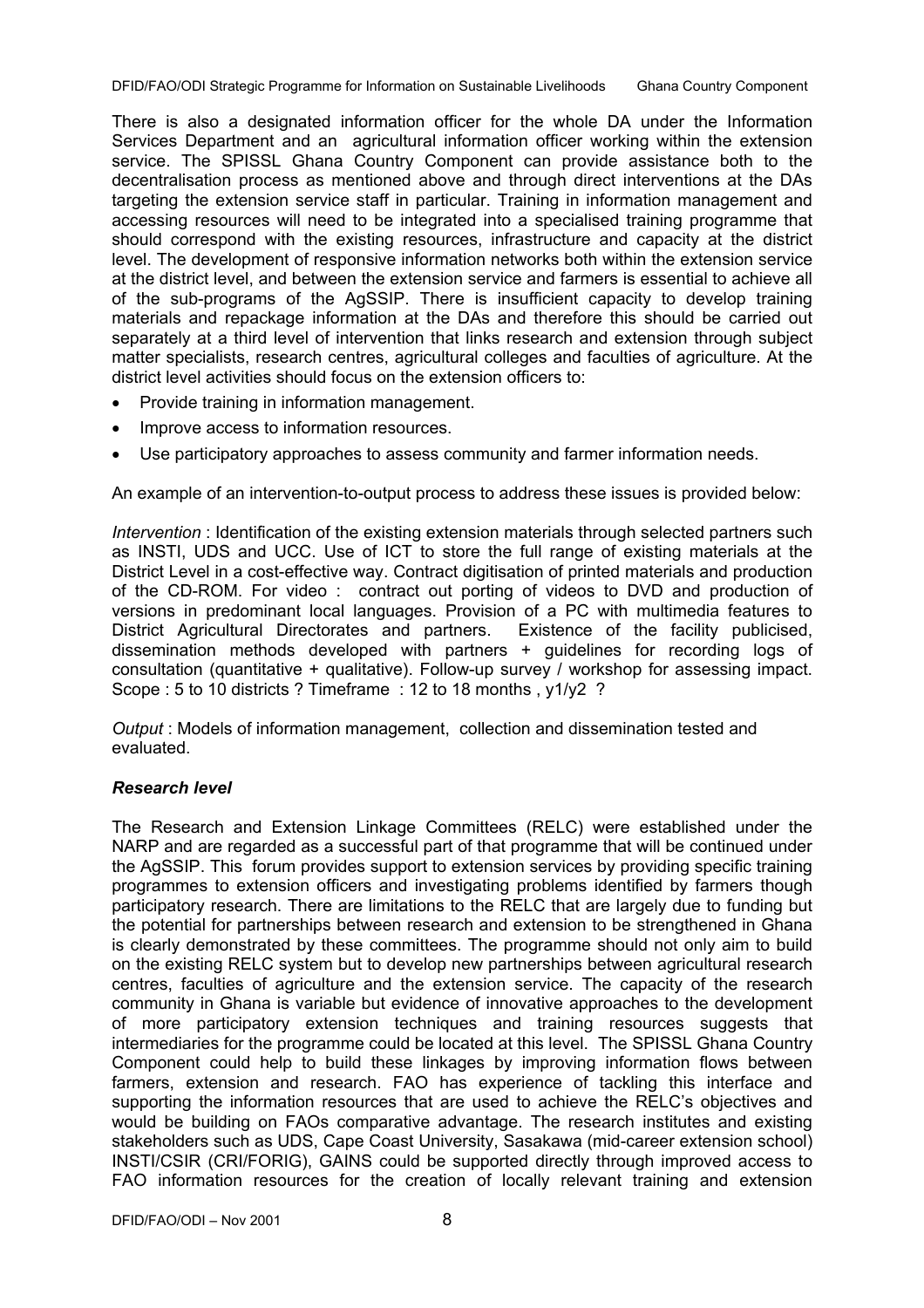materials. The programme should focus at this level of research, farmer, extension linkages on the repackaging of information, using the skills and capacity of the research institutes to develop simple and locally relevant information materials that can be used by extension officers and the communities they serve. Many of these activities are already being carried out in Ghana and the programme will therefore need to identify those organisations that represent best practice in Ghana and work with them as intermediaries and strategic partners. The repackaging of information resources could be effectively carried out at this level for both the district and community level. Feedback from this element of the programme would form a key element of the lesson-learning process that will enable FAO to produce more demand-driven information resources. Activities at this level could include:

- Support research based intermediaries to repackage and generate extension materials through designated information centres.
- Support information centres in the co-ordination of research , extension and farmer information capacity building programmes.
- Facilitate micro macro-level information flow through dissemination of research and feedback from community level users.
- Facilitate training of extension staff including private sector and NGOs.
- Develop responsive information resources for extension and CBOs

An example of an intervention-to-output process to address these issues is provided below:

*Intervention:* Participatory assessment of AEAs and farmers' needs and preferences regarding the format and content of extension materials. Use research and extension subject matter specialists in partnership with journalists, graphic designers, educators and community organisations to prepare extension materials in a range of formats from print to radio and video, including photos, drawings, diagrams.

*Output:* Model for developing participatory extension materials developed and tested. Can be used for other activities of SPISSL including training extension officers, private sector and CBOs to produce more demand driven extension materials.

# *Community level*

Farmers' groups, NGOs, Community radio, Fishermen, processing and marketing groups all need information for their livelihoods and currently have limited direct access to FAO resources or any other information sources from outside their immediate local environment. Local language is the key to communication at the local level but literacy levels also result in most information flowing by verbal and audio methods with visual demonstrations, images or diagrams rather than text based materials. There is no shortage of organisations able to translate materials into local languages either for formal text documents or for use as part of a demonstration or training programme. Art work can easily be produced that reflects local cultural practices and knowledge systems. The SPISSL Ghana Country Component can provide a range of information resources to CBOs to assist in the content and creation of locally relevant materials. This should be coordinated through the information centres identified within the research institutes either as part of the RELC or separately through new partnerships as mentioned above. However, materials will also need to be specially commissioned and feedback will be essential to provide lesson-learning not only for the FAO and the Strategic Programme but for the policy process in Ghana corresponding directly to the FAOs advocacy role. Activities at this level should be targeted at extending access to farmers as a means of empowerment by providing resources in a locally appropriate format. Community based radio programmes are one of the best methods currently being used in Ghana to provide technical information in local languages that respond directly to farmer needs and present the information in an entertaining and educational format. Intervention at